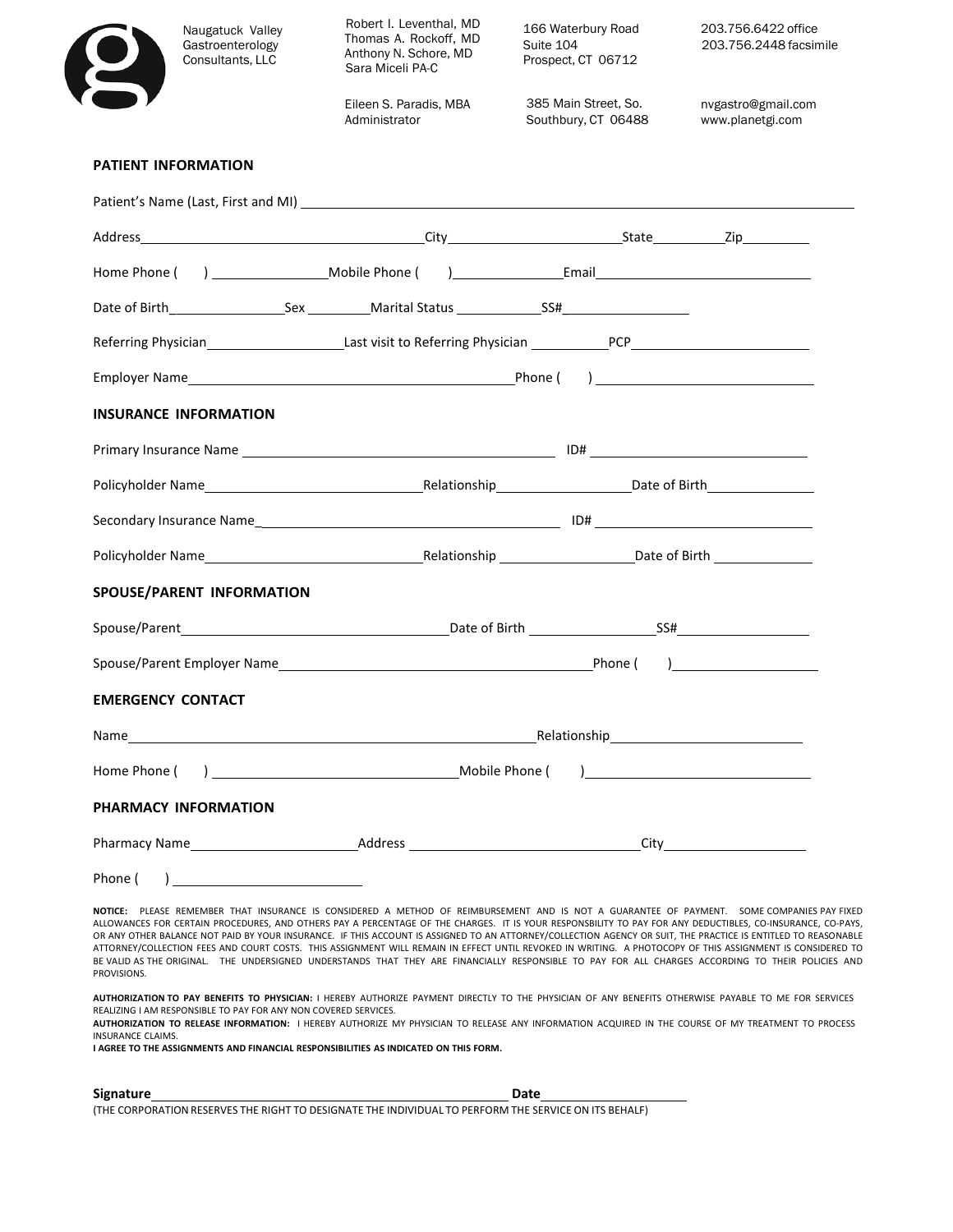## **MEDICAL HISTORY FORM**

|   | Name_                                                                                                                                          |                                                                                                                                                                                                                                                                                                            |        |                                                                                                 |        |                                   |
|---|------------------------------------------------------------------------------------------------------------------------------------------------|------------------------------------------------------------------------------------------------------------------------------------------------------------------------------------------------------------------------------------------------------------------------------------------------------------|--------|-------------------------------------------------------------------------------------------------|--------|-----------------------------------|
|   |                                                                                                                                                |                                                                                                                                                                                                                                                                                                            |        |                                                                                                 |        |                                   |
|   |                                                                                                                                                |                                                                                                                                                                                                                                                                                                            |        |                                                                                                 |        |                                   |
|   | Are you a diabetic? □ Yes □ No □ Insulin □ Pills<br>Do you have any Kidney problems? □ Yes □ No<br>Are you allergic to eggs or soy? □ Yes □ No | YOUR MEDICAL HISTORY (please check off all that apply)<br>Are you being treated for High Blood Pressure? $\Box$ Yes $\Box$ No<br>Are you on any blood thinners (Coumadin, Warfarin, Plavix, Aggrenox, Pradaxa, etc.) □ Yes □ No<br>Do you have or ever had Staph or a MRSA infection? $\Box$ Yes $\Box$ No |        | Have you had or currently have any heart problems (Stents, Pacemakers, Heart Attack) □ Yes □ No |        |                                   |
|   | □ Alcoholism/Drug Abuse                                                                                                                        | $\Box$ Anemia                                                                                                                                                                                                                                                                                              | $\Box$ | Anxiety/Depression                                                                              | $\Box$ | Arthritis                         |
| □ | Asthma/Emphysema                                                                                                                               | □ Bleeding Tendency                                                                                                                                                                                                                                                                                        | $\Box$ | <b>Bone Disease</b>                                                                             | $\Box$ | Cancer/Tumor                      |
|   | $\Box$ Cirrhosis                                                                                                                               | $\Box$ Colitis                                                                                                                                                                                                                                                                                             | $\Box$ | Crohn's Disease                                                                                 | $\Box$ | Diverticulosis/Diverticuliti      |
|   | □ Eating Disorders                                                                                                                             | □ Epilepsy / Seizure Disorder                                                                                                                                                                                                                                                                              |        | □ Gallbladder Disease                                                                           |        | Gastroesophageal Reflux           |
|   | □ Glaucoma                                                                                                                                     | □ Gonorrhea/Syphilis/Herpes                                                                                                                                                                                                                                                                                |        | □ Heart Disease/Heart Failure                                                                   | $\Box$ | Hemorrhoids                       |
|   | □ HIV Infection / AIDS                                                                                                                         | □ Irritable Bowel Syndrome                                                                                                                                                                                                                                                                                 | $\Box$ | Liver Disease                                                                                   | $\Box$ | Jaundice/Hepatitis                |
|   | $\Box$ Migraine Headaches                                                                                                                      | □ Peptic Ulcer Disease                                                                                                                                                                                                                                                                                     | $\Box$ | Psychiatric Disease                                                                             | □      | Prostate Disease/Cancer           |
|   | □ Stroke/TIA                                                                                                                                   | $\Box$ Thyroid Disease                                                                                                                                                                                                                                                                                     | $\Box$ | Tuberculosis                                                                                    | $\Box$ | <b>Ulcerative Colitis</b>         |
|   | □ Other _________________                                                                                                                      |                                                                                                                                                                                                                                                                                                            |        |                                                                                                 |        |                                   |
|   | <b>GASTROINTESTINAL</b>                                                                                                                        |                                                                                                                                                                                                                                                                                                            |        |                                                                                                 |        |                                   |
|   | $\Box$ Abdominal Pain                                                                                                                          | $\Box$ Poor Appetite                                                                                                                                                                                                                                                                                       |        | □ Bloody/black stools                                                                           | $\Box$ | <b>Chest Pain</b>                 |
|   | $\Box$ Constipation                                                                                                                            | □ Cough/Hoarseness/Lump in throat                                                                                                                                                                                                                                                                          |        |                                                                                                 | $\Box$ | Diarrhea                          |
|   | $\Box$ Gas/Bloating                                                                                                                            | □ Indigestion/Heartburn                                                                                                                                                                                                                                                                                    |        |                                                                                                 | $\Box$ | Nausea                            |
|   | □ Pain/Difficulty Swallowing □ Rectal Pain                                                                                                     | □ Vomiting                                                                                                                                                                                                                                                                                                 |        |                                                                                                 | $\Box$ | Weight Loss<br>lbs<br>(how much?) |
|   | <b>OPERATIONS/SURGERY</b>                                                                                                                      |                                                                                                                                                                                                                                                                                                            |        |                                                                                                 |        |                                   |
|   | $\Box$ Appendix                                                                                                                                | □ Colon/Small Intestine                                                                                                                                                                                                                                                                                    |        | □ Gall Bladder                                                                                  | $\Box$ | Gastric Bypass/Lap band           |
|   | □ Hemorrhoids/Fissure                                                                                                                          | □ Hysterectomy/Ovary                                                                                                                                                                                                                                                                                       |        | □ Kidney                                                                                        | $\Box$ | Pacemaker/Defibrillator           |
|   | □ Stomach                                                                                                                                      |                                                                                                                                                                                                                                                                                                            |        |                                                                                                 |        |                                   |

If you checked off any item above, please list the dates of each item checked. For any surgery please list dates and where the surgery was performed:

## **TESTING (Have you ever had any of the following? Please check off all that apply.)**

- □ Barium Swallow □ CT Abdomen/Pelvis □ MRI Abdomen/Pelvis □ HIDA Scan
- 
- □ Ultrasound □ Upper GI Series □ Breath Testing □ Capsule Endoscopy
	-
- 
- 
- □ Colonoscopy □ ERCP Liver Biopsy □ Upper Endoscopy
- 

- 
- -
-